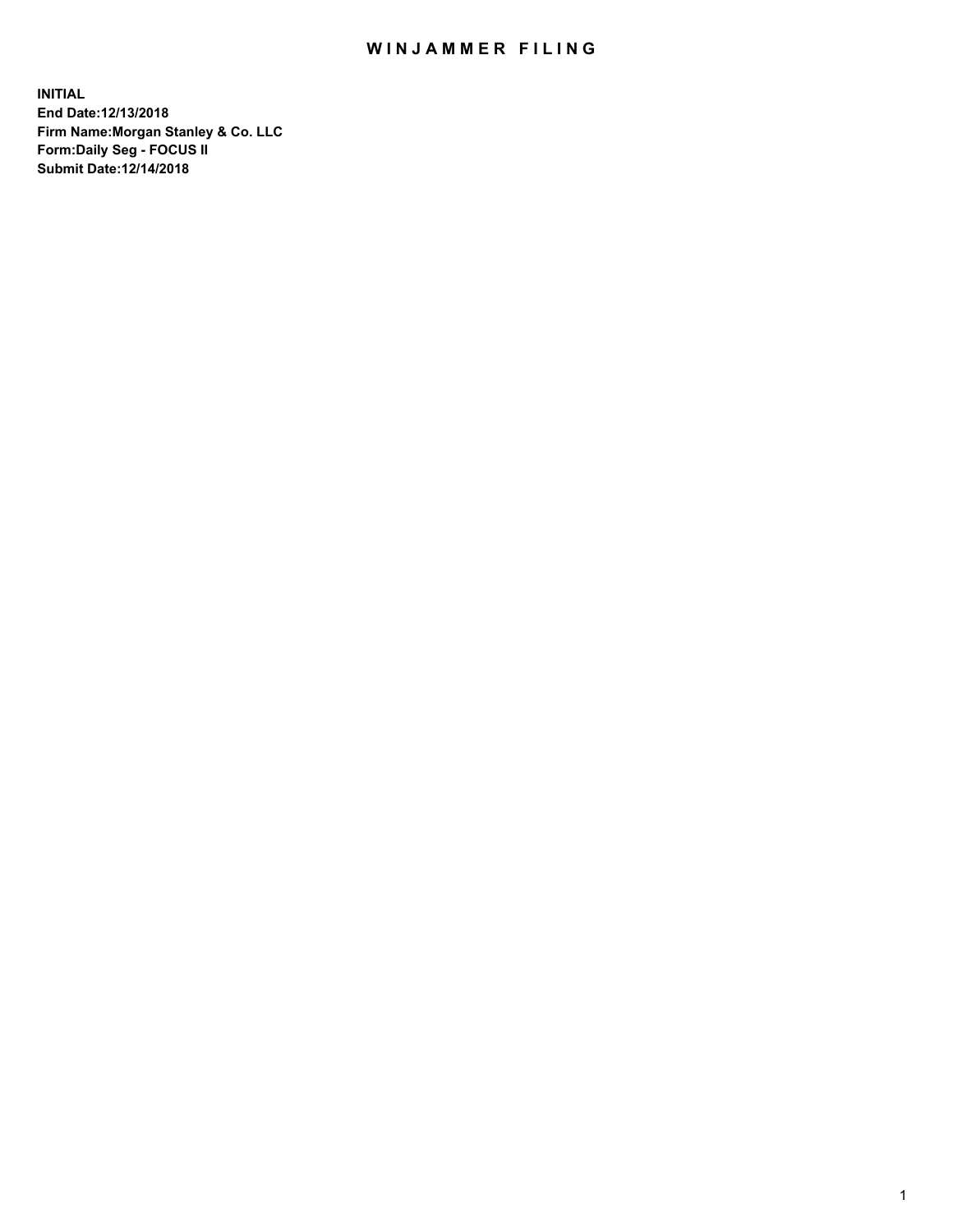**INITIAL End Date:12/13/2018 Firm Name:Morgan Stanley & Co. LLC Form:Daily Seg - FOCUS II Submit Date:12/14/2018 Daily Segregation - Cover Page**

| Name of Company                                                                   | Morgan Stanley & Co. LLC     |
|-----------------------------------------------------------------------------------|------------------------------|
| <b>Contact Name</b>                                                               | <b>Ikram Shah</b>            |
| <b>Contact Phone Number</b>                                                       | 212-276-0963                 |
| <b>Contact Email Address</b>                                                      | Ikram.shah@morganstanley.com |
| FCM's Customer Segregated Funds Residual Interest Target (choose one):            |                              |
| a. Minimum dollar amount: ; or                                                    | 280,000,000                  |
| b. Minimum percentage of customer segregated funds required:% ; or                | <u>0</u>                     |
| c. Dollar amount range between: and; or                                           | <u>0 0</u>                   |
| d. Percentage range of customer segregated funds required between: % and %.       | 0 Q                          |
| FCM's Customer Secured Amount Funds Residual Interest Target (choose one):        |                              |
| a. Minimum dollar amount: ; or                                                    | 140,000,000                  |
| b. Minimum percentage of customer secured funds required:%; or                    | <u>0</u>                     |
| c. Dollar amount range between: and; or                                           | 0 <sub>0</sub>               |
| d. Percentage range of customer secured funds required between:% and%.            | 0 <sub>0</sub>               |
| FCM's Cleared Swaps Customer Collateral Residual Interest Target (choose one):    |                              |
| a. Minimum dollar amount: ; or                                                    | 92,000,000                   |
| b. Minimum percentage of cleared swaps customer collateral required:% ; or        | <u>0</u>                     |
| c. Dollar amount range between: and; or                                           | 0 Q                          |
| d. Percentage range of cleared swaps customer collateral required between:% and%. | 00                           |

Attach supporting documents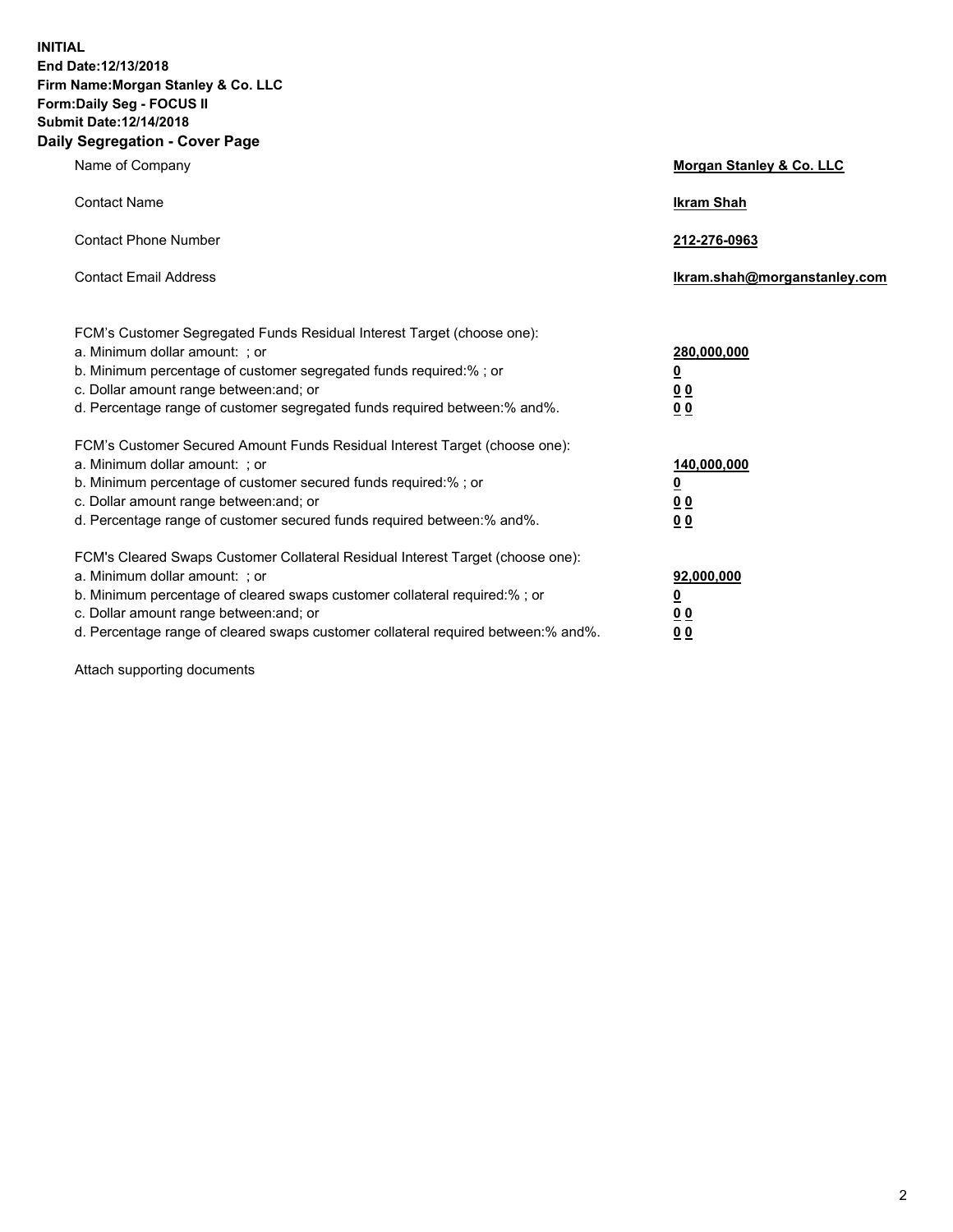## **INITIAL End Date:12/13/2018 Firm Name:Morgan Stanley & Co. LLC Form:Daily Seg - FOCUS II Submit Date:12/14/2018**

**Daily Segregation - Secured Amounts** Foreign Futures and Foreign Options Secured Amounts Amount required to be set aside pursuant to law, rule or regulation of a foreign government or a rule of a self-regulatory organization authorized thereunder 1. Net ledger balance - Foreign Futures and Foreign Option Trading - All Customers A. Cash **4,011,213,679** [7315] B. Securities (at market) **2,013,999,801** [7317] 2. Net unrealized profit (loss) in open futures contracts traded on a foreign board of trade **-1,005,256,530** [7325] 3. Exchange traded options a. Market value of open option contracts purchased on a foreign board of trade **5,742,655** [7335] b. Market value of open contracts granted (sold) on a foreign board of trade **-6,423,919** [7337] 4. Net equity (deficit) (add lines 1. 2. and 3.) **5,019,275,686** [7345] 5. Account liquidating to a deficit and account with a debit balances - gross amount **133,418,070** [7351] Less: amount offset by customer owned securities **-132,056,273** [7352] **1,361,797** 6. Amount required to be set aside as the secured amount - Net Liquidating Equity Method (add lines 4 and 5) 7. Greater of amount required to be set aside pursuant to foreign jurisdiction (above) or line 6. FUNDS DEPOSITED IN SEPARATE REGULATION 30.7 ACCOUNTS 1. Cash in banks A. Banks located in the United States **319,251,892** [7500] B. Other banks qualified under Regulation 30.7 **842,850,777** [7520] **1,162,102,669** 2. Securities A. In safekeeping with banks located in the United States **111,146,262** [7540] B. In safekeeping with other banks qualified under Regulation 30.7 **0** [7560] **111,146,262** [7570] 3. Equities with registered futures commission merchants A. Cash **6,732,312** [7580] B. Securities **0** [7590] C. Unrealized gain (loss) on open futures contracts **-139,232** [7600] D. Value of long option contracts **0** [7610] E. Value of short option contracts **0** [7615] **6,593,080** [7620] 4. Amounts held by clearing organizations of foreign boards of trade A. Cash **0** [7640] B. Securities **0** [7650]

- C. Amount due to (from) clearing organization daily variation **0** [7660]
- D. Value of long option contracts **0** [7670]
- E. Value of short option contracts **0** [7675] **0** [7680]
- 5. Amounts held by members of foreign boards of trade
	-
	-
	- C. Unrealized gain (loss) on open futures contracts **-1,005,117,298** [7720]
	- D. Value of long option contracts **5,742,655** [7730]
	- E. Value of short option contracts **-6,423,919** [7735] **3,932,642,608**
- 6. Amounts with other depositories designated by a foreign board of trade **0** [7760]
- 7. Segregated funds on hand **0** [7765]
- 8. Total funds in separate section 30.7 accounts **5,212,484,619** [7770]
- 9. Excess (deficiency) Set Aside for Secured Amount (subtract line 7 Secured Statement Page 1 from Line 8)
- 10. Management Target Amount for Excess funds in separate section 30.7 accounts **140,000,000** [7780]
- 11. Excess (deficiency) funds in separate 30.7 accounts over (under) Management Target **51,847,136** [7785]

**0** [7305]

[7354] **5,020,637,483** [7355]

**5,020,637,483** [7360]

[7530]

 A. Cash **3,035,587,631** [7700] B. Securities **1,902,853,539** [7710] [7740] **191,847,136** [7380]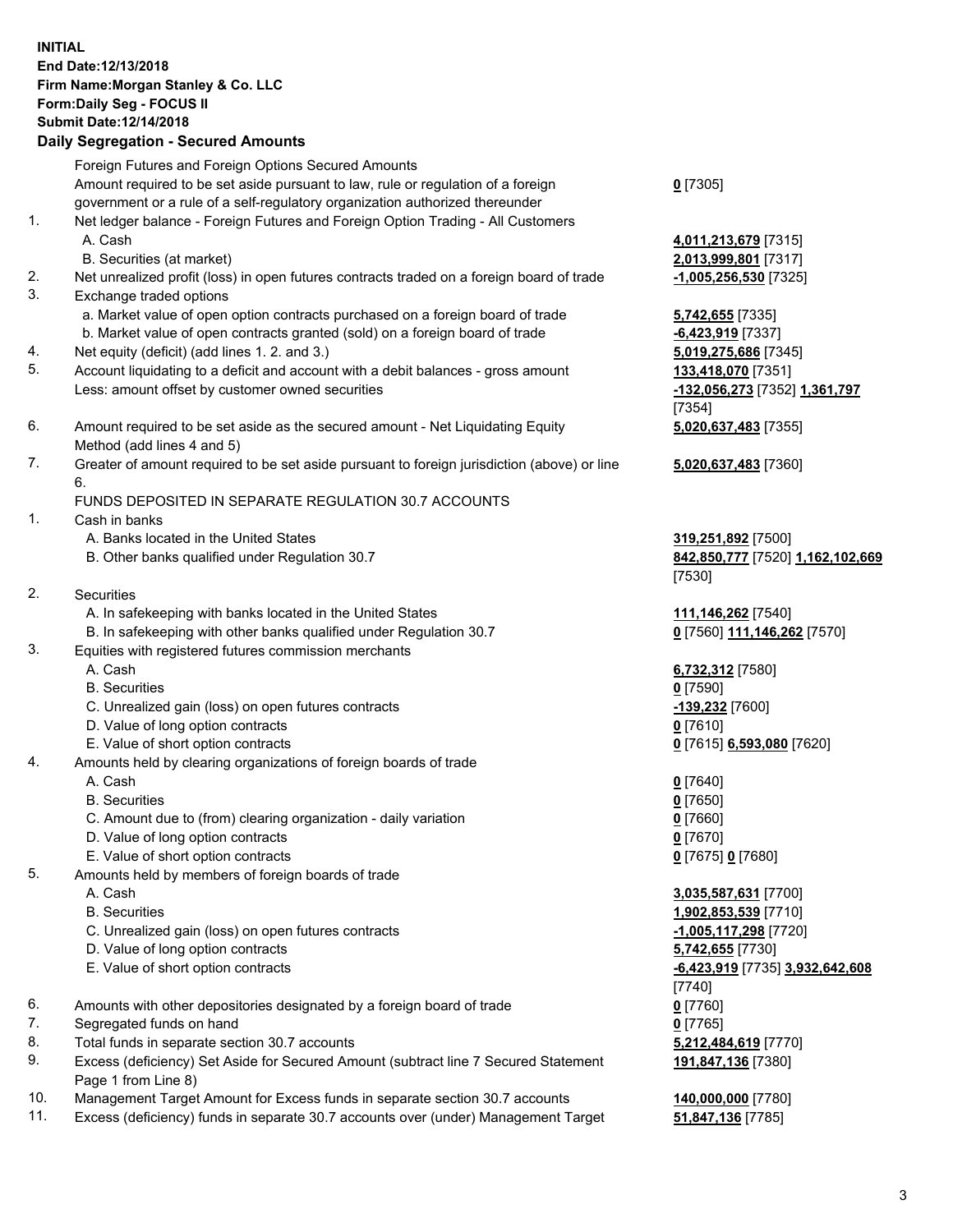**INITIAL End Date:12/13/2018 Firm Name:Morgan Stanley & Co. LLC Form:Daily Seg - FOCUS II Submit Date:12/14/2018 Daily Segregation - Segregation Statement** SEGREGATION REQUIREMENTS(Section 4d(2) of the CEAct) 1. Net ledger balance A. Cash **11,539,366,845** [7010] B. Securities (at market) **6,454,900,940** [7020] 2. Net unrealized profit (loss) in open futures contracts traded on a contract market **-824,878,872** [7030] 3. Exchange traded options A. Add market value of open option contracts purchased on a contract market **305,771,636** [7032] B. Deduct market value of open option contracts granted (sold) on a contract market **-432,618,746** [7033] 4. Net equity (deficit) (add lines 1, 2 and 3) **17,042,541,803** [7040] 5. Accounts liquidating to a deficit and accounts with debit balances - gross amount **344,044,775** [7045] Less: amount offset by customer securities **-343,045,054** [7047] **999,721** [7050] 6. Amount required to be segregated (add lines 4 and 5) **17,043,541,524** [7060] FUNDS IN SEGREGATED ACCOUNTS 7. Deposited in segregated funds bank accounts A. Cash **4,555,505,902** [7070] B. Securities representing investments of customers' funds (at market) **0** [7080] C. Securities held for particular customers or option customers in lieu of cash (at market) **635,211,607** [7090] 8. Margins on deposit with derivatives clearing organizations of contract markets A. Cash **6,518,323,214** [7100] B. Securities representing investments of customers' funds (at market) **0** [7110] C. Securities held for particular customers or option customers in lieu of cash (at market) **5,819,689,333** [7120] 9. Net settlement from (to) derivatives clearing organizations of contract markets **-34,609,785** [7130] 10. Exchange traded options A. Value of open long option contracts **305,771,636** [7132] B. Value of open short option contracts **-432,618,746** [7133] 11. Net equities with other FCMs A. Net liquidating equity **9,941,828** [7140] B. Securities representing investments of customers' funds (at market) **0** [7160] C. Securities held for particular customers or option customers in lieu of cash (at market) **0** [7170] 12. Segregated funds on hand **0** [7150] 13. Total amount in segregation (add lines 7 through 12) **17,377,214,989** [7180] 14. Excess (deficiency) funds in segregation (subtract line 6 from line 13) **333,673,465** [7190]

- 15. Management Target Amount for Excess funds in segregation **280,000,000** [7194]
- 16. Excess (deficiency) funds in segregation over (under) Management Target Amount Excess

**53,673,465** [7198]